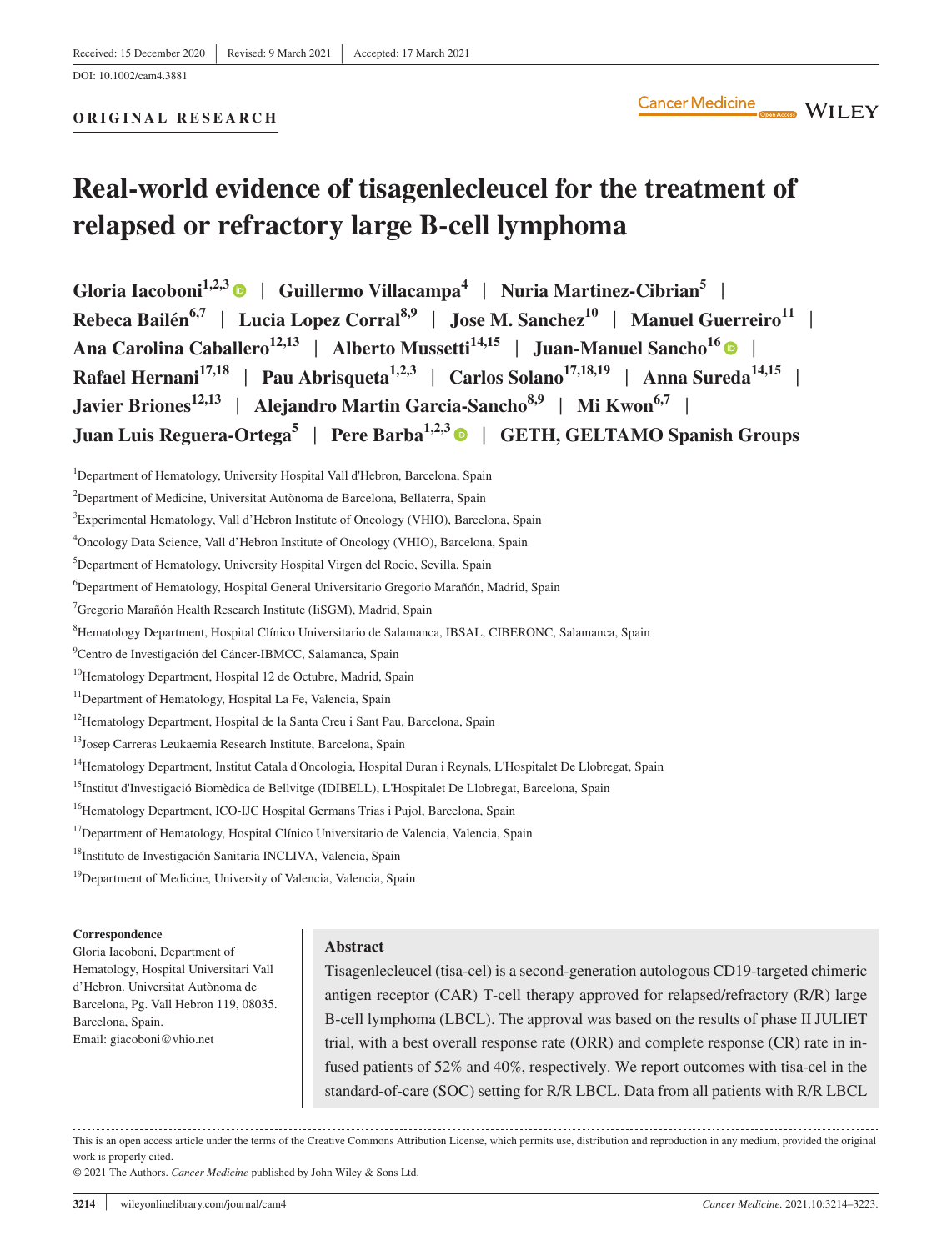who underwent leukapheresis from December 2018 until June 2020 with the intent to receive SOC tisa-cel were retrospectively collected at 10 Spanish institutions. Toxicities were graded according to ASTCT criteria and responses were assessed as per Lugano 2014 classification. Of 91 patients who underwent leukapheresis, 75 (82%) received tisa-cel therapy. Grade 3 or higher cytokine release syndrome and neurotoxicity occurred in 5% and 1%, respectively; non-relapse mortality was 4%. Among the infused patients, best ORR and CR were 60% and 32%, respectively, with a median duration of response of 8.9 months. With a median follow-up of 14.1 months from CAR T-cell infusion, median progression-free survival and overall survival were 3 months and 10.7 months, respectively. At 12 months, patients in CR at first disease evaluation had a PFS of 87% and OS of 93%. Patients with an elevated lactate dehydrogenase showed a shorter PFS and OS on multivariate analysis. Treatment with tisa-cel for patients with relapsed/refractory LBCL in a European SOC setting showed a manageable safety profile and durable complete responses.

#### **KEYWORDS**

clinical cancer research, clinical observations, hematological cancer, non-Hodgkin's lymphoma

# **1** | **INTRODUCTION**

First-line immunochemotherapy cures around 60% of patients with large B-cell lymphoma  $(LBCL)$ .<sup>1,2</sup> In the relapse/ refractory (R/R) setting, second-line immunochemotherapy, usually including autologous stem cell transplant consolidation, salvages less than half of the patients,  $3-6$  whereas those in the third-line setting have a dismal prognosis.<sup>7</sup>

Chimeric antigen receptor (CAR) T-cell therapy provides long-term remissions in a proportion of patients with R/R LBCL with significant but manageable toxicity. The results of two pivotal phase 2 clinical trials led to the approval of axicabtagene ciloleucel (axi-cel) and tisagenlecleucel (tisa-cel) by the Food and Drug Administration (FDA) and European Medicines Agency (EMA) for patients with R/R LBCL after 2 or more lines of systemic therapy. These trials had strict inclusion criteria and infused around 100 patients each, mainly in United States  $(US)^{8-10}$  Thus, evaluating the feasibility of this therapy outside the US, as well as gaining knowledge on the outcome of patients treated in the commercial setting is mandatory.

Several single-center and registry-based studies have shown that treatment with axi-cel is feasible outside the clinical trial setting with a similar safety and efficacy profile to the pivotal trial.<sup>11-14</sup> However, data regarding the use of tisa-cel in patients with R/R LBCL outside clinical trials are scarce. $13-15$ 

To provide valuable information on patient outcomes with commercial tisa-cel in LBCL, we performed a national, multicenter, retrospective study evaluating the safety and efficacy of tisa-cel in a European real-life setting.

# **2** | **METHODS**

## **2.1** | **Data collection and analysis**

Data were collected retrospectively on all consecutive patients with R/R LBCL who underwent leukapheresis with the intent to manufacture commercial tisa-cel at 10 Spanish institutions from December 1st, 2018, until June 1st, 2020.

For the safety analysis, we included all patients who received a tisa-cel infusion and had a minimum follow-up of 1 month. Efficacy-evaluable patients included those who met the prior criteria and had an imaging response assessment. Survival outcomes were assessed in all patients who underwent leukapheresis (intention-to-treat analysis, ITT) and in patients who received a CAR T-cell infusion. The study was approved by the ethics committee of the Vall d'Hebron Hospital Board.

## **2.2** | **Patient management**

Patients were selected by hematologists around the country when they met technical data sheet criteria. A checklist with the usual screening tests (PET scan, laboratory results, echocardiogram, repeat biopsy if applicable) was forwarded to the Spanish Ministry of Health, who reviewed the proposal. Once it received approval, apheresis was performed. Bridging treatment was usually carried out at the local hospital.

Lymphodepleting (LD) chemotherapy included three consecutive days of fludarabine  $(25 \text{ mg/m}^2/\text{day})$  and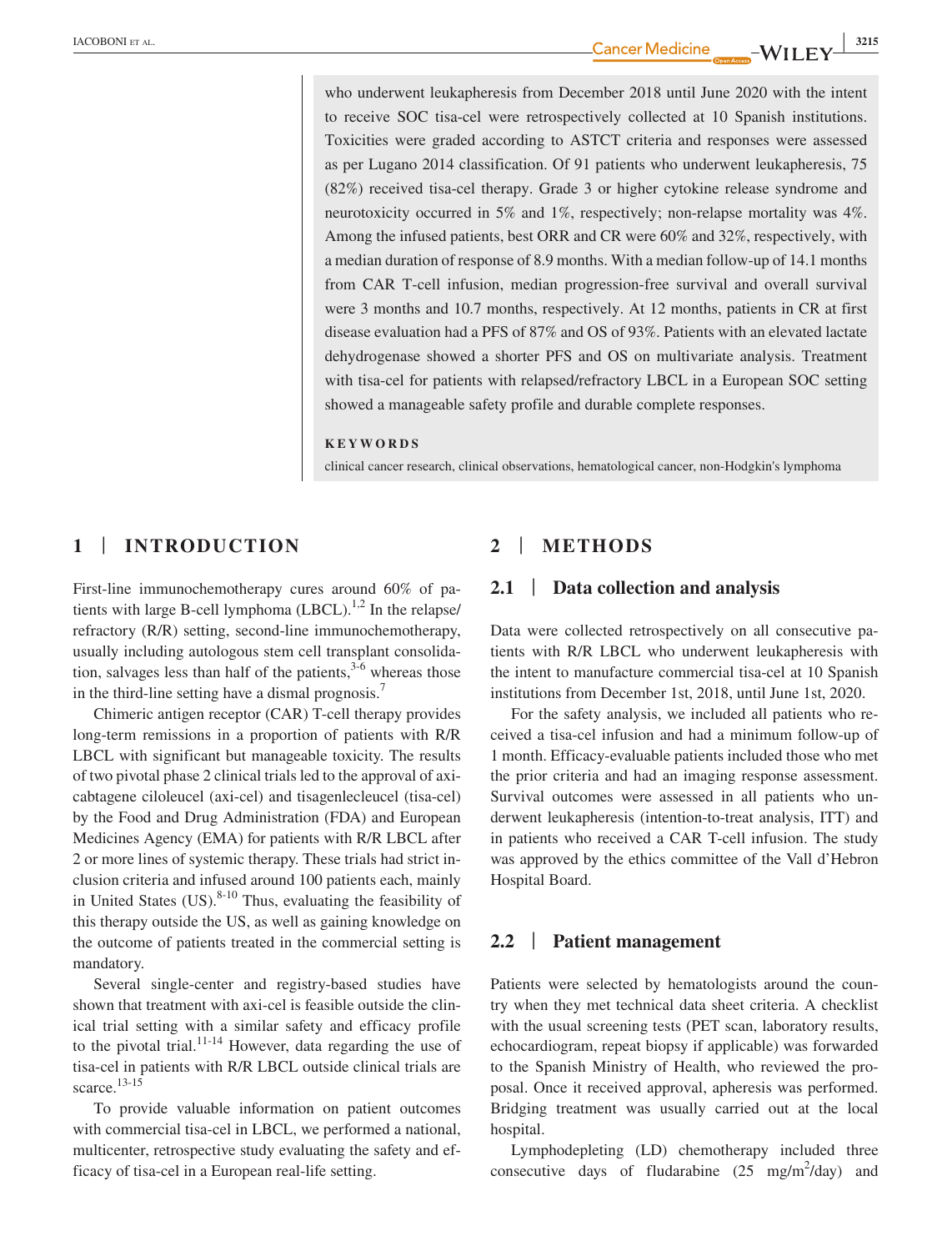**<sup>3216</sup> |** IACOBONI et al.

cyclophosphamide  $(250 \text{ mg/m}^2/\text{day})$  in all cases and started once tisa-cel had arrived on site; if the CAR T-cell product did not meet commercial release criteria according to EMA requirements (out-of-specification, OOS) but it was considered acceptable by the physician, patients were offered treatment through an expanded access protocol and their results were included. After 2–4 days of chemotherapy washout, patients received the CAR T-cell infusion in a hospitalization regimen to guarantee a close monitoring of adverse events, such as cytokine release syndrome (CRS) and immune effector cell-associated neurotoxicity syndrome (ICANS). Management of these adverse events was carried out according to the institutional guidelines in each center. Infectious complications were managed homogenously according to the Spanish consensus guidelines.<sup>16</sup>

For the efficacy analysis, all patients underwent a baseline Positron Emission Tomography and Computed Tomography (PET/CT) scan immediately before the start of LD chemotherapy (after the last bridging regimen) at the infusing center. Disease evaluation after CAR T-cell therapy was scheduled at 1, 3, 6, 12, 18, and 24 months after infusion. The imaging reports were based on the Lugano recommendation for response assessment, $17$  and PET images were graded according to the 5-point Deauville score.

# **2.3** | **Definitions and endpoints**

Disease status at leukapheresis was defined as one of three possibilities: (a) primary refractory if never achieving endof-treatment CR; (b) refractory to last therapy if not primary refractory but not achieving a complete response to the most recent therapy, (c) or relapsed. Bridging therapy was defined as any lymphoma-specific treatment administered after leukapheresis and before lymphodepleting chemotherapy.

Grading of CRS and ICANS was performed following the American Society for Transplantation and Cellular Therapy (ASTCT) criteria.18 Patients who were infused before April 2019 were graded according to the Lee criteria<sup>19</sup> and then re-assessed retrospectively to meet the 2019 criteria. Severe CRS and/or ICANS were defined as grade 3 or higher events. For the reporting of other adverse events, Common Terminology Criteria for Adverse Events (CTCAE) version 5.0 was used.<sup>20</sup> Tumor lysis syndrome was defined according to Cairo-Bishop criteria.<sup>21</sup>

Objective response rate (ORR) was defined as the percentage of patients who achieved a partial remission (PR) or complete remission (CR) after CAR T-cell infusion. Progression-free survival (PFS) was defined as the time from apheresis (ITT population) or CAR T-cell infusion until relapse, progression, or death from any cause. Overall survival (OS) was defined as the time from apheresis (ITT) or CAR T-cell infusion until death of any cause. The duration of response (DOR) was defined as the time from CR or PR to relapse, progression, or death from any cause, whichever occurred first.

## **2.4** | **Statistical analyses**

A descriptive analysis of all included variables in the study was performed. Continuous variables were expressed as median and interquartile range (IQR), and categorical variables were expressed as absolute values and percentages. Univariate logistic regression model was carried out to estimate the association between ORR and baseline factors. Survival analysis (PFS and OS) was calculated using the Kaplan–Meier method and the log-rank test was used for statistical comparison. Cox proportional hazard models were used to obtain hazard ratios (HRs) with 95% CIs. For variable selection in multivariate analysis, we used the least absolute shrinkage and selection operator (LASSO) method to construct the most parsimonious model.<sup>22</sup> To assess the importance of the type of response at first evaluation, a landmark analysis using the date of first evaluation in non-progressor patients was performed.<sup>23</sup>

The data analyses were carried out using R statistical software version 3.6.2.

# **3** | **RESULTS**

# **3.1** | **Patients and product characteristics**

Ninety-one patients with R/R LBCL underwent leukapheresis for tisa-cel. Seventy-five (82%) patients received the CAR T-cell infusion, whereas 16 (18%) did not. Reasons to not receive the infusion were: progressive disease ( $n = 11,69\%$ ), manufacturing failure ( $n = 4$ , 25%), and psychiatric disorder  $(n = 1, 6\%)$ . All 75 patients had at least the first disease response evaluation at 1-month post-infusion.

Baseline characteristics of the infused patients are summarized in Table 1. The median age was 60 years (IQR 52– 67) and 59% were male patients. Most had an International Prognostic Index score >2 (62%), an advanced stage (92%) and were primary refractory (52%). Sixty-five patients (87%) received bridging therapy before infusion, including chemotherapy in most cases ( $n = 56, 86\%$ ). The median time from apheresis to infusion was 53 days (IQR 49–56). Median infused cell dose was  $3.5 \times 10^8$  CAR positive viable T-cells (IQR 1.5–4.2). Eight products were considered OOS according to EMA requirements and four could not be manufactured. Reasons for OOS were low cellularity ( $n = 6, 75\%$ ) and low viability ( $n = 2, 25\%$ ). Six of the eight OOS products were infused (Table S1), the other two patients were not infused due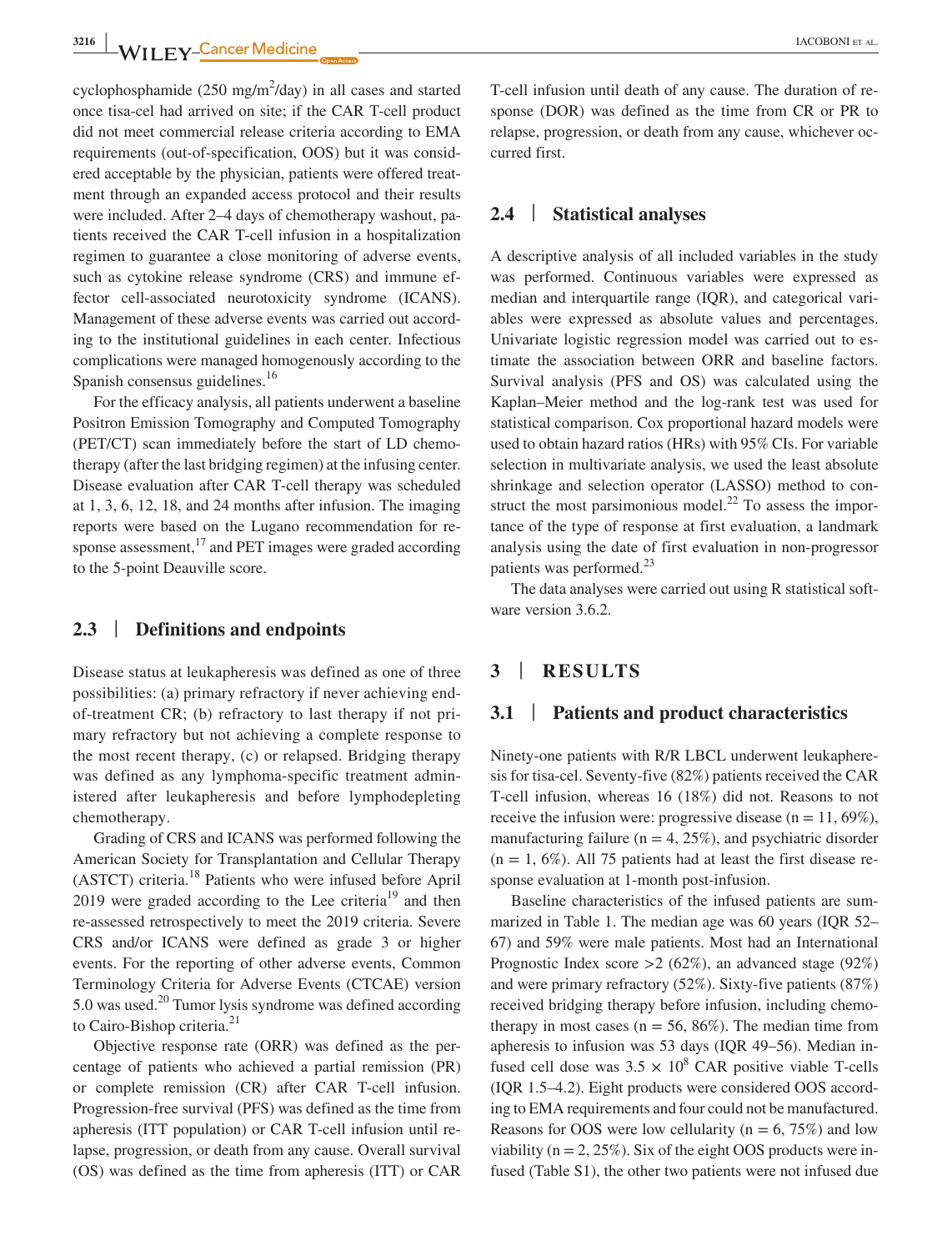**TABLE 1** Baseline characteristics of infused patients

| Baseline characteristics of infused patients <sup>a</sup> | $N = 75$    |
|-----------------------------------------------------------|-------------|
| Median age (IQR) -years                                   | $60(52-67)$ |
| Age ≥65 y– n $(\%)$                                       | 23 (31)     |
| Gender $-n$ $(\%)$                                        |             |
| Male                                                      | 44 (59)     |
| Female                                                    | 31(41)      |
| ECOG score, median (IQR)                                  | $1(0-1)$    |
| 0–n $(\%)$                                                | 25(33)      |
| $1 - n$ (%)                                               | 41 (55)     |
| $2-n$ $(\%)$                                              | 5(7)        |
| Missing data $-n$ $(\%)$                                  | 4(5)        |
| Histology – $n$ (%)                                       |             |
| Diffuse large B-cell lymphoma, NOS                        | 44 (58)     |
| High grade B-cell lymphoma DH/TH                          | 11(15)      |
| Transformed from follicular lymphoma                      | 17(23)      |
| Transformed from other indolent histology                 | 3(4)        |
| Cell of origin $- n$ (%)                                  |             |
| GCB                                                       | 44 (59)     |
| Non-GCB                                                   | 24 (32)     |
| Missing data                                              | 7(9)        |
| Disease stage- $n$ $(\%)$                                 |             |
| Stage I-II                                                | 6(8)        |
| Stage III-IV                                              | 69 (92)     |
| Extranodal disease $(\geq 1 \text{ site}) - n$ (%)        | 60 (80)     |
| Bulky disease $(>7 \text{ cm})$ -n $(\%)$                 | 30(42)      |
| LDH levels before treatment                               |             |
| $<$ 2xULN                                                 | 51 (68)     |
| $\geq$ 2xULN                                              | 24 (32)     |
| IPI prognostic score – n $(\%)$                           |             |
| $0 - 2$                                                   | 25 (33)     |
| $3 - 5$                                                   | 46 (62)     |
| Missing data                                              | 4(5)        |
| Number of previous lines of treatment, median<br>(IQR)    | $3(2-4)$    |
| $2 - 3$                                                   | 54 (72)     |
| >3                                                        | 21 (28)     |
| Previous ASCT – $n$ (%)                                   | 29 (39)     |
| Response to previous therapy – $n$ (%)                    |             |
| Primary refractory                                        | 39 (52)     |
| Refractory to last therapy                                | 22(29)      |
| Relapsed                                                  | 14 (19)     |
| Bridging treatment -n $(\%)$                              | 65 (87)     |
| Cyclophosphamide-Prednisone/CVPb                          | 29 (44)     |
| Platinum-based <sup>c</sup>                               | 16(24)      |
| Bendamustine-based <sup>d</sup>                           | 5(8)        |
|                                                           |             |

(Continues)

 **|** IACOBONI et al. **<sup>3217</sup>**

#### TABLE 1 (Continued)

| Baseline characteristics of infused patients <sup>a</sup> | $N = 75$ |
|-----------------------------------------------------------|----------|
| $Rituximab-CHOPe$                                         | 3(5)     |
| <b>Steroids</b>                                           | 2(3)     |
| Radiotherapy                                              | 2(3)     |
| Rituximab-Lenalidomide                                    | 2(3)     |
| Other chemotherapy <sup>f</sup>                           | 3(5)     |
| Data not available                                        | 3(5)     |

Abbreviations: ASCT, Autologous Stem Cell Transplant; DH/TH, Double Hit/ Triple Hit; ECOG, Eastern Cooperative Oncology Group; GCB, Germinal Center B-cell; IPI, International Prognostic Index; IQR, Interquartile range; LDH, Lactate Dehydrogenase; NOS, Not Otherwise Specified; ULN, Upper Limit of Normal. a ECOG score was missing in four patients, IPI missing in four patients; Bulky data missing in two patients, extranodal missing in one patient. <sup>b</sup>CVP, Cyclophosphamide, vincristine, and prednisolone.

c Platinum-based strategies included R-GEMOX (12), R-GDP (3) and R-ESHAP (1). d Bendamustine based included Rituximab-Bendamustine with (2) or without (3) Polatuzumab.

e CHOP, Cyclophosphamide, Doxorubicin, Vincristine, Prednisone. f Other chemotherapy included MINE (Mesna, Ifosfamide, Mitoxantrone, Etoposide), R-IE (rituximab, ifosfamide, and etoposide) and R-hyperCVAD (Cyclophosphamide, Vincristine, Adriamycin, and Dexamethasone).

to rapid disease progression. Median follow-up from CAR T-cell infusion was 14.1 months (95%CI 13.1–17.4).

# **3.2** | **Safety analysis**

Among the infused patients, 53 (71%) developed any grade of CRS; 21 (28%) and four (5%) patients developed grade  $\geq$ 2 and grade  $\geq$ 3 CRS, respectively. Eleven (15%) patients developed any grade of ICANS, whereas five (7%) and one (1%) developed grade  $\geq$  2 and grade  $\geq$  3 ICANS, respectively. The median time from infusion to the onset of symptoms of CRS and ICANS was 2 days (IQR 1–4) and 7 days (IQR 5–9), respectively. Tocilizumab and steroids were administered to 24 (32%) and 16 (21%) patients, respectively. Ten (13%) patients required admission to the Intensive Care Unit. By day 90 post-infusion, three (4%) patients experienced treatmentrelated mortality: two from bacterial infection, specifically one case of Klebsiella pneumoniae BLEE sepsis and another of multiresistant Pseudomonas aeruginosa soft tissue infection (at 26 and 30 days from infusion, respectively) and one from macrophage activation syndrome  $(MAS)^{24}$  (at 36 days from infusion), despite treatment with tocilizumab, steroids, anakinra, and siltuximab. There were two other cases of MAS: one resolved with dexamethasone and the other without specific treatment. Other adverse events including infection and tumor lysis syndrome are summarized in Table 2.

The univariate analysis of risk factors for the development of adverse events is summarized in Table S2. The baseline characteristics associated with an increased risk of grade  $\geq 2$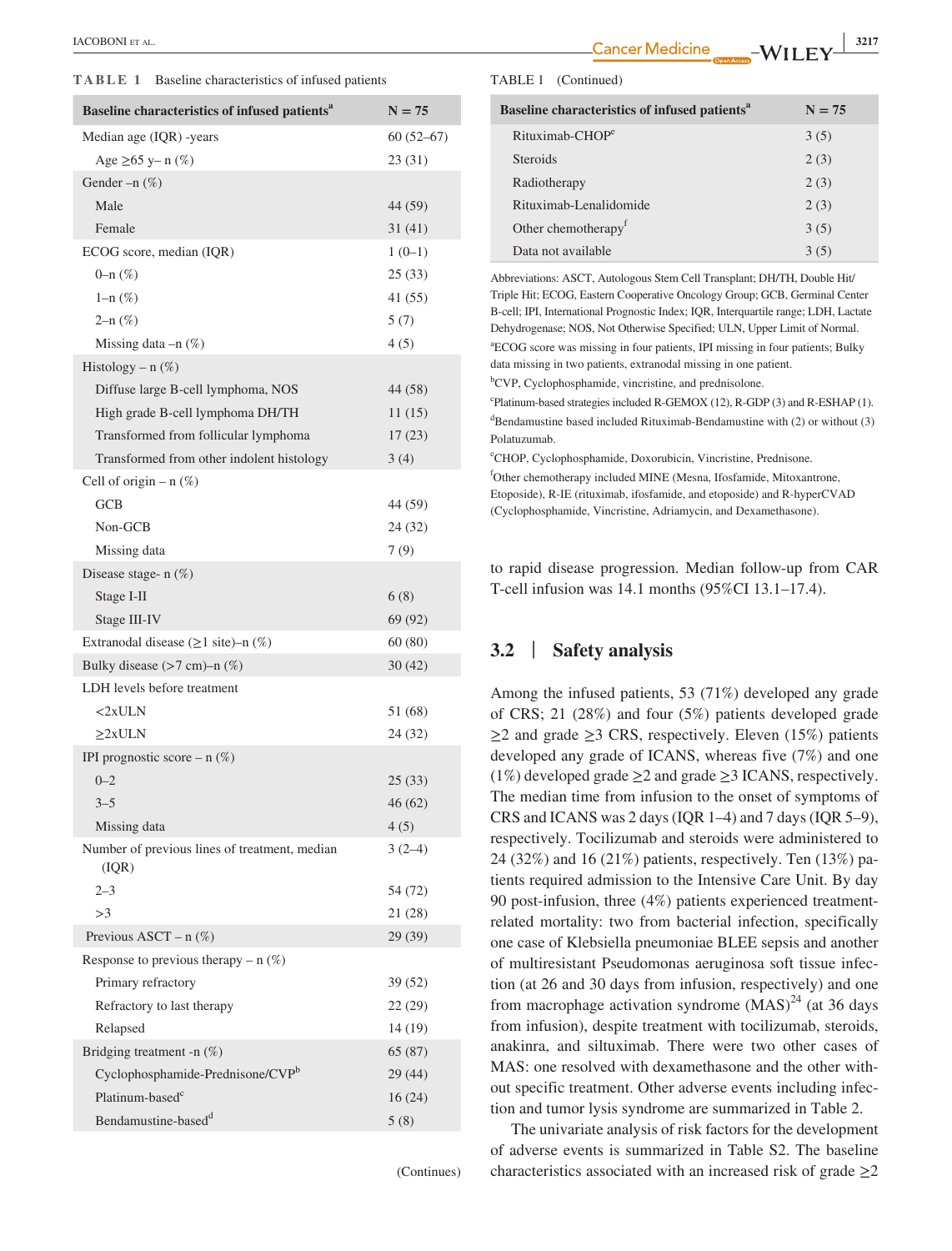#### **TABLE 2** Safety analysis of infused patients

| Safety profile of infused patients                         |                |  |  |  |  |
|------------------------------------------------------------|----------------|--|--|--|--|
| <b>CRS</b>                                                 |                |  |  |  |  |
| Any grade; $n$ $(\%)$                                      | 53 (71)        |  |  |  |  |
| Grade $\geq$ 2; n $(\%)$                                   | 21 (28)        |  |  |  |  |
| Grade $\geq$ 3; n $(\%)$                                   | 4(5)           |  |  |  |  |
| Time from infusion to start of CRS; median days<br>(IQR)   | $2(1-4)$       |  |  |  |  |
| Duration CRS; median days (IQR)                            | $4(4-6)$       |  |  |  |  |
| <b>ICANS</b>                                               |                |  |  |  |  |
| Any grade; n (%)                                           | 11(15)         |  |  |  |  |
| Grade $\geq$ 2; n $(\%)$                                   | 6(8)           |  |  |  |  |
| Grade $\geq$ 3; n $(\%)$                                   | 1(1)           |  |  |  |  |
| Time from infusion to start of ICANS; median days<br>(IQR) | $7(5-9)$       |  |  |  |  |
| Duration ICANS; median days (IQR)                          | $9(3 - 14)$    |  |  |  |  |
| ICU, $n$ $(\%)$                                            | 10(13)         |  |  |  |  |
| Tocilizumab                                                |                |  |  |  |  |
| Patients; $n$ $(\%)$                                       | 24 (32)        |  |  |  |  |
| Median number doses tocilizumab (IQR)                      | $1(1-5)$       |  |  |  |  |
| Corticosteroids                                            |                |  |  |  |  |
| Patients; $n$ $(\%)$                                       | 16(21)         |  |  |  |  |
| Duration steroids; median days (IQR)                       | $11(8-$<br>15) |  |  |  |  |
| Macrophage activation syndrome, $n$ (%)                    | 3(4)           |  |  |  |  |
| Infections in the first month after infusion               |                |  |  |  |  |
| Patients, n (%)                                            | 21 (28)        |  |  |  |  |
| Infectious events                                          | 31             |  |  |  |  |
| <b>Bacterial</b>                                           | 19             |  |  |  |  |
| Viral                                                      | 8              |  |  |  |  |
| Fungal                                                     | 3              |  |  |  |  |
| Not identified                                             | 1              |  |  |  |  |
| Tumor Lysis Syndrome, n (%)                                | 2(3)           |  |  |  |  |
| Treatment-related mortality, $n$ $(\%)$                    | 3(4)           |  |  |  |  |

Abbreviations: Cytokine Release Syndrome (CRS); Immune Effector Associated Neurotoxicity Syndrome (ICANS); Intensive Care Unit (ICU); Interquartile range (IQR).

CRS and/or ICANS were ECOG  $(\geq 1$  vs. 0), primary refractory disease, lactate dehydrogenase (LDH) levels (>2xULN [(Upper Limit of Normal)] vs. <2xULN), and the infused cell dose per kg of body weight (0.01-units increase).

# **3.3** | **Efficacy analysis**

## 3.3.1 | Disease response

Among the 75 infused patients, the best response achieved was CR in 24 (32%) patients and PR in 21 (28%), with an

ORR of 60%. In the ITT analysis, the best response achieved was CR in 26% (24/91) with an ORR of 49% (45/91). Patients who achieved a response (CR or PR) had a median duration of response of 8.9 months (95%CI 2.2–NA). Stable disease and progressive disease were the best response in 6 (8%) and 24 (32%) patients, respectively. Of the six infused OOS products, two patients achieved a CR, one patient achieved a stable disease and eventually progressed, whereas three patients progressed at the first disease assessment (Table S1).

Regarding the patients who achieved an initial PR at the 1-month disease assessment, five (5/25, 20%) converted to CR at 3 (2 patients), 6, 12, and 18 months, respectively; the other patients in PR progressed in the following 3 to 6 months (18/25, 72%), or were in a maintained PR at data cutoff (2/25, 8%). Regarding the nine patients who achieved an initial SD, two patients converted to a CR at 6- and 18-months postinfusion, respectively, and one patient improved to a PR at 3 months post-infusion; one patient remained in SD at 6 months post-infusion and the remaining five patients had progressed at data cutoff.

In the subgroup analysis, ORR was consistent across all baseline characteristics except for the International Prognostic Index (IPI) score (a high IPI [3–5] showed a lower ORR [OR 0.35,  $p = 0.05$ ]) and a history of previous indolent lymphoma (OR 3.59,  $p = 0.04$ ) (Figure 1). In the subgroup analysis for CR, patients with an ECOG of 0, an LDH <2xULN and a low IPI score had a significantly increased probability of achieving a CR (Figure S1). There was no significant difference in any of the efficacy endpoints for patients with high-grade B-cell lymphoma (HGBL) with *MYC* and *BCL2* and/or *BCL6* rearrangements.

Patients who developed grade 2 or higher CRS or ICANS had a similar ORR (65% vs. 58%,  $p = 0.54$ ) and OS in comparison to patients who did not develop grade 2 or higher adverse events. There was no significant impact of tocilizumab or steroid use on the ORR (69% and 81%, respectively, *p*values  $>0.1$ ).

## 3.3.2 | Survival analysis

Median PFS and OS for all infused patients were 3 months (95%CI 2.6–4.7) and 10.7 months (95%CI 7.4–NA), respectively (Figure 2). The overall 6-month and 12-month PFS was 33.3% and 31.7%, respectively. Patients in CR and PR at first disease evaluation had a PFS at 12 months of 87% and 20% (*p* < 0.001) and OS of 93% and 39% (*p* < 0.001), respectively (Figure S2).

In the ITT analysis, median PFS and OS from apheresis were 4.6 months (95%CI 4.1–6.9) and 11.1 months (95%CI 7.9–NA), respectively (Figure S3).

In terms of PFS, patients who were primary refractory, had an ECOG of 1 or higher, a non-GCB cell of origin,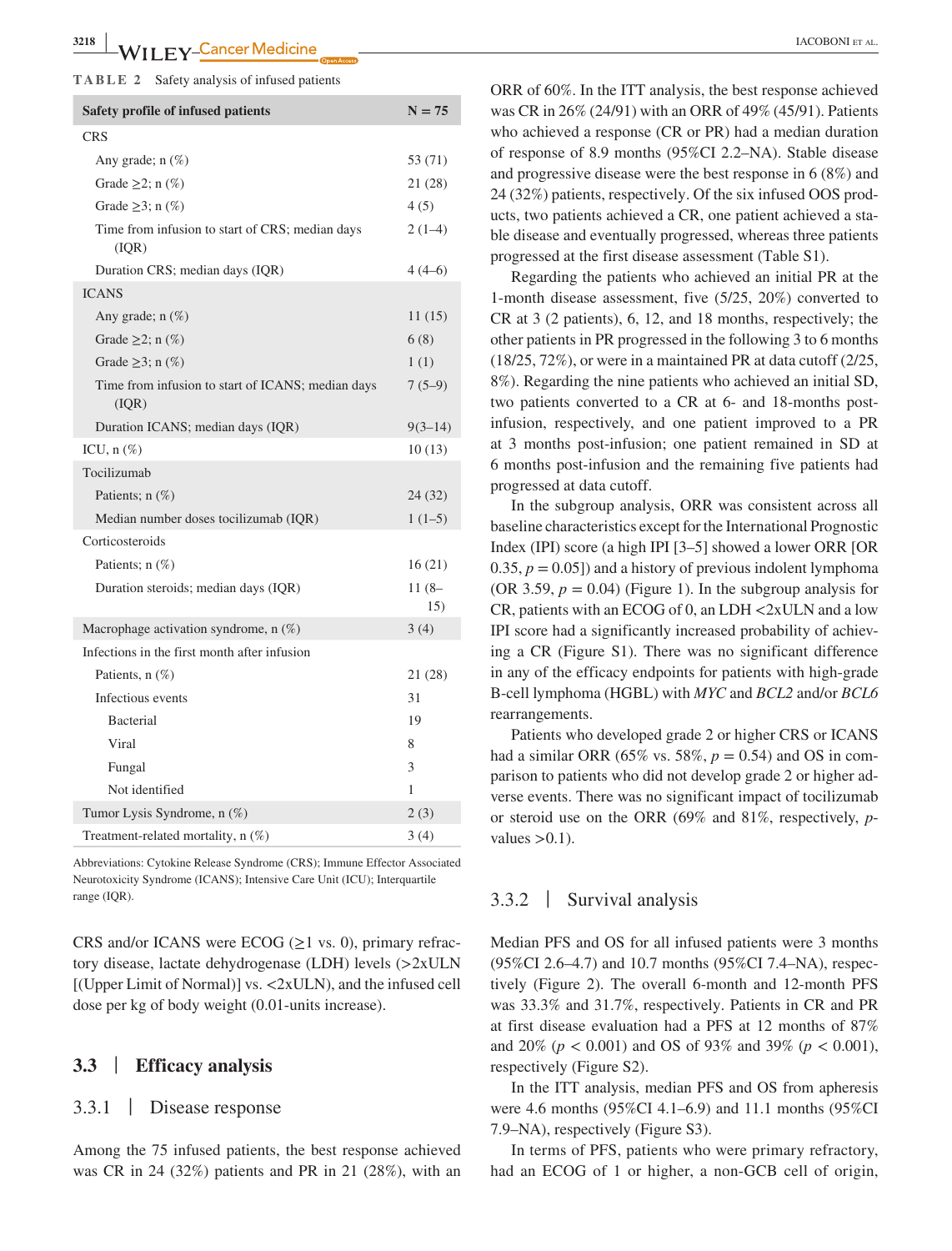| IACOBONI ET AL.                        |   |    |    |                              |    |     |                        | <b>Cancer Medicine</b>                     | $-WILE$             | 3219    |
|----------------------------------------|---|----|----|------------------------------|----|-----|------------------------|--------------------------------------------|---------------------|---------|
| Subgroup                               |   |    |    | <b>Overall response rate</b> |    |     | N responses/N patients | ORR (95% CI)                               | Odds-ratio (95% CI) | p-value |
| Overall                                |   |    |    |                              |    |     | 45/75                  | $60(48 - 70.9)$                            |                     |         |
| Age<br>$565$<br>$>65$                  |   |    |    |                              |    |     | 32/52<br>13/23         | 61.5 (47 - 74.4)<br>56.5 (34.9 - 76.1)     | $0.81(0.30 - 2.23)$ | 0.68    |
| Sex<br>Female<br>Male                  |   |    |    |                              |    |     | 20/31<br>25/44         | 64.5 (45.4 - 80.2)<br>56.8 (41.1 - 71.3)   | $0.72(0.28 - 1.85)$ | 0.5     |
| <b>ECOG</b><br>$\Omega$<br>1           |   |    |    |                              |    |     | 18/25<br>25/45         | $72(50.4 - 87.1)$<br>$55.6(40.1 - 70.1)$   | $0.49(0.16 - 1.36)$ | 0.18    |
| Stage<br>$I-I\check{I}$<br>$III$ -IV   |   |    |    |                              |    |     | 4/6<br>41/69           | 66.7 (24.1 - 94)<br>59.4 (46.9 - 70.9)     | $0.73(0.10 - 4.02)$ | 0.73    |
| Prev. indolent lymphoma<br>No<br>Yes   |   |    |    |                              |    |     | 29/55<br>16/20         | 52.7 (38.9 - 66.1)<br>80 (55.7 - 93.3)     | $3.59(1.14 - 13.8)$ | 0.04    |
| CART cell dose/Kg<br>< 0.025<br>>0.025 |   |    |    |                              |    |     | 18/28<br>20/32         | $64.3(44.1 - 80.7)$<br>$62.5(43.7 - 78.3)$ | $0.93(0.32 - 2.66)$ | 0.88    |
| Cell of origin<br>GCB<br>Non-GCB       |   |    |    |                              |    |     | 30/44<br>13/24         | 68.2 (52.3 - 80.9)<br>54.2 (33.2 - 73.8)   | $0.55(0.20 - 1.54)$ | 0.25    |
| B cell lymphoma DH/TH<br>No<br>Yes     |   |    |    |                              |    |     | 38/64<br>7/11          | 59.4 (46.4 - 71.2)<br>63.6 (31.6 - 87.6)   | $1.2(0.33 - 4.96)$  | 0.79    |
| Previous lines<br>$2 - 3$<br>$4 - 7$   |   |    |    |                              |    |     | 32/53<br>13/21         | $60.4(46 - 73.2)$<br>$61.9(38.7 - 81)$     | $1.07(0.38 - 3.11)$ | 0.9     |
| IPI<br>$0 - 2$<br>3-5                  |   |    |    |                              |    |     | 19/25<br>24/46         | 76 (54.5 - 89.8)<br>52.2 (37.1 - 66.9)     | $0.35(0.11 - 0.98)$ | 0.05    |
| LDH<br>$<$ 2xULN<br>>2xULN             |   |    |    |                              |    |     | 32/48<br>12/21         | 66.7 (51.5 - 79.2)<br>57.1 (34.4 - 77.4)   | $0.67(0.23 - 1.94)$ | 0.45    |
|                                        |   |    |    |                              |    |     |                        |                                            |                     |         |
|                                        | 0 | 20 | 40 | 60                           | 80 | 100 |                        |                                            |                     |         |
|                                        |   |    |    | Percentage (%)               |    |     |                        |                                            |                     |         |

**FIGURE 1** Subgroup analysis according to ORR for infused patients. Note: Overall response rate according to baseline patient and disease characteristics

high IPI score and high LDH levels  $(>2xULN)$  had a significantly lower PFS in the univariate analysis (Table 3 and Figure 3). Primary refractory disease [HR: 2.24 (95%CI 1.20–4.18),  $p = 0.01$  and high LDH levels [HR: 2.18] (95%CI 1.19–3.99),  $p = 0.01$ ] maintained the independent statistical significance in the multivariate model (Table 3).

For OS, patients who were primary refractory, had an ECOG of 1 or higher, high IPI score and high LDH levels were associated with a lower OS in the univariate analysis (Table 3 and Figure 3). In the multivariate analysis, ECOG [HR: 2.80 (95%CI 1.10–7.11),  $p = 0.03$ ] and LDH levels [HR: 2.33 (95%CI 1.14–4.76),  $p = 0.02$ ] remained significantly associated with OS (Table 3).

# **4** | **DISCUSSION**

This is the largest study to date focused exclusively on patients with R/R LBCL treated with tisa-cel in the real-world setting. We have shown that CAR T-cell therapy with tisa-cel is feasible outside the US and has a similar safety and efficacy profile to the pivotal clinical trial.<sup>9</sup>

In our study, 91 patients with R/R LBCL underwent leukapheresis for commercial tisa-cel and 75 (82%) patients

received an infusion. The median time from apheresis to infusion was similar to the registration trial  $(54 \text{ days vs.})$ 53 days) and in both studies most patients received bridging therapy (92% vs. 87%). This turnaround time is longer than the published real-world data with axi-cel and tisa-cel in the  $US^{11,12,15}$  but similar to previous tisa-cel reports from European centers.<sup>13,14</sup> Reasons behind this delay would include limited referral experience, reduced number of manufacturing slots, and few European facilities; this could have certainly played a role in the number of patients who dropped out due to disease progression and, even, in the final outcome of the infused patients. This bridging period has gradually improved with the increasing experience of referral sites and a growing number of European manufacturing facilities.

Eight products were considered OOS in our study, mainly due to low cellularity. Low viability, a larger problem in the US, was not as frequent, probably due to the lower EMA limit in comparison with the FDA (70% vs. 80% respectively).<sup>15</sup> In our study, 82% of the patients who underwent apheresis received an infusion; in the pivotal trial<sup>9</sup> only 67% of enrolled patients received an infusion, possibly related to the stricter criteria and the different baseline characteristics, which included a smaller number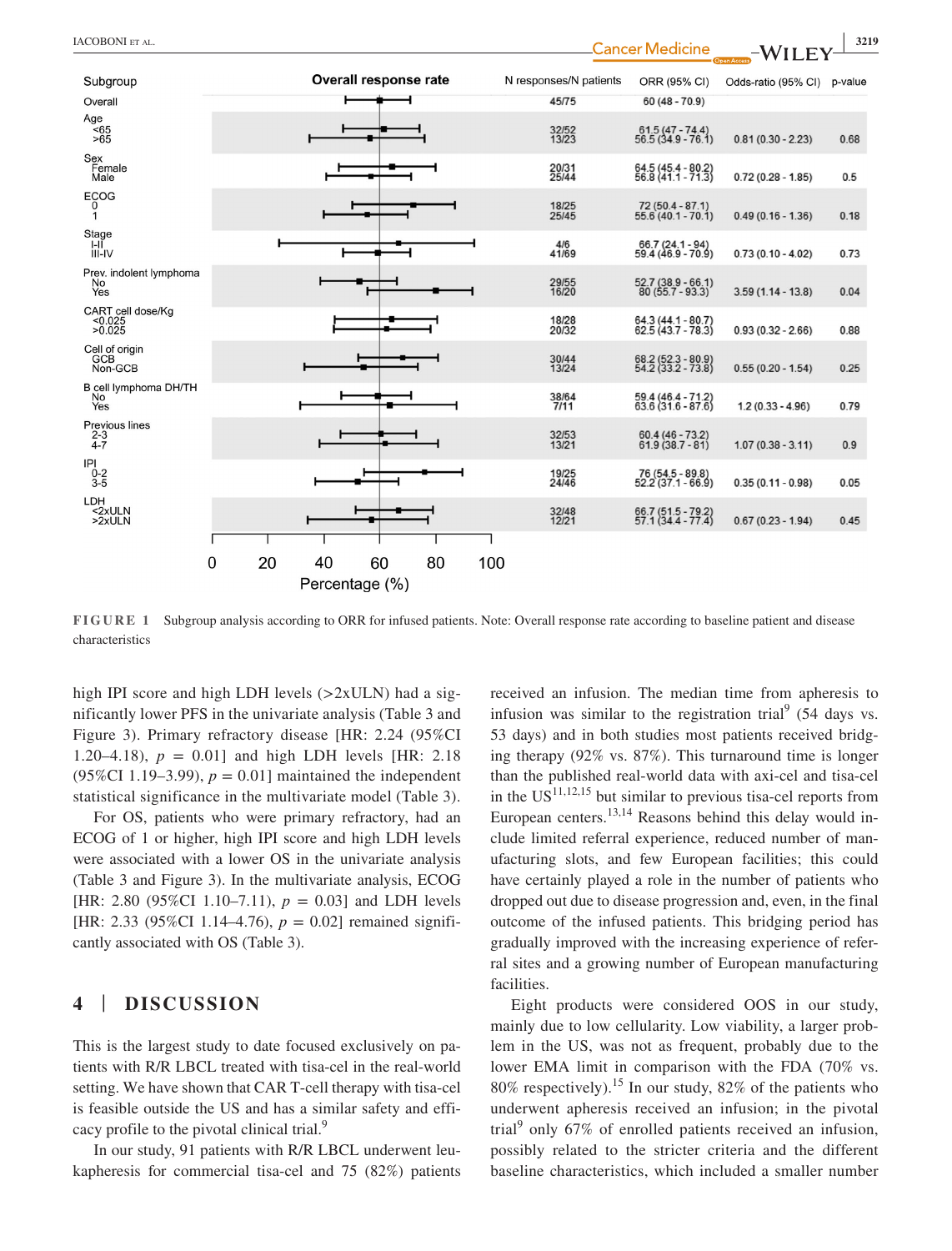

**FIGURE 2** PFS (a) and OS (b) for all infused patients and for patients achieving CR at first disease assessment. Note: PFS and OS in infused patients and in patients achieving CR after CAR T-cell infusion

of transformed patients in comparison to our cohort (19% vs. 27%, respectively).

Focusing on the safety analysis, the incidence of severe adverse events, including both CRS (5%) and ICANS (1%), was lower than the JULIET trial (22% and 12%, respectively), taking into account the usual caveats derived from different grading systems.<sup>25,26</sup> Noteworthy, our results were similar to a recent real-world registry-based study including patients with LBCL and acute lymphoblastic leukemia treated with tisa-cel in the US.<sup>15</sup> Reasons behind this trend for a better safety profile in the standard-of-care setting compared with the clinical trial includes an increased use of tocilizumab and steroids $13,15$  and more experience in CAR T-cell management.<sup>27</sup> Preliminary data from European centers seem to confirm this lower rate of severe adverse events in the commercial setting.<sup>13,28</sup> The median time to onset of CRS and ICANS was similar between our study and the registration trial (2 vs. 3 days and 7 vs. 6 days, respectively). Patients with primary refractory disease, a higher infused cell dose *per* kg of body weight, an ECOG ≥1 and elevated LDH levels showed an increased risk of developing grade 2 or higher adverse events. In line with the pivotal CAR T-cell trials,  $8,9$  older age was not associated with an increased risk of grade  $\geq$  2 toxicity, suggesting this is a feasible treatment modality for elderly patients with R/R LBCL. There was a 4% of treatment-related mortality in this study; however, all three patients were in progressive disease at the time of these events so this could have played a role in the final outcome.

Efficacy results in our study were similar to the pivotal trial. Interestingly, 12-month PFS for patients who achieved a CR at first disease assessment was 87%, confirming that most patients in this subgroup will maintain their response over time. However, the PR to CR conversion rate was lower

in our study than in the pivotal trial<sup>9</sup> (20% vs. 54%). We also observed that patients with a SD or PD as the best response after CAR T-cell therapy represent a high-risk subgroup: the 12-month OS was 14% for patients with PD/SD, in comparison to 28% for patients with PR and 95% for patients with CR. Therefore, patients in CR after tisa-cel therapy seem to have a very good prognosis, with durable remissions in most cases; patients who achieve a PR should be closely monitored during the first 3 months, the highest-risk period, to look out for early signs of progression and start additional therapies as soon as needed.

Patients with high LDH levels had a worse outcome after treatment with tisa-cel. Other studies also identified  $LDH<sup>11</sup>$ and high tumor volume, measured on  $CT^{29}$  or PET scan,<sup>14,30</sup> as clear prognostic factors for disease response after CAR T-cell therapy. Patients with primary refractory disease also had a lower PFS and OS. In line with previous publications, we found no significant efficacy difference for HGBL patients. Taking all this into account, patients progressing after second-line therapy with low tumor burden, a good performance status, and low LDH could potentially benefit most from this treatment.

There are some limitations to this study. The data were collected retrospectively and many of the baseline characteristics were captured before apheresis. Also, disease evaluation was only available previous to lymphodepleting chemotherapy; thus, it was not possible to assess the impact of disease response to bridging treatment as a prognostic factor for the efficacy of CAR T-cell therapy. Longer follow-up is needed to confirm the long-term duration of complete remissions and safety after tisa-cel therapy.

To the best of our knowledge, this is the largest standardof-care cohort of patients reported to date with tisa-cel for R/R LBCL in a European country. Our results confirm that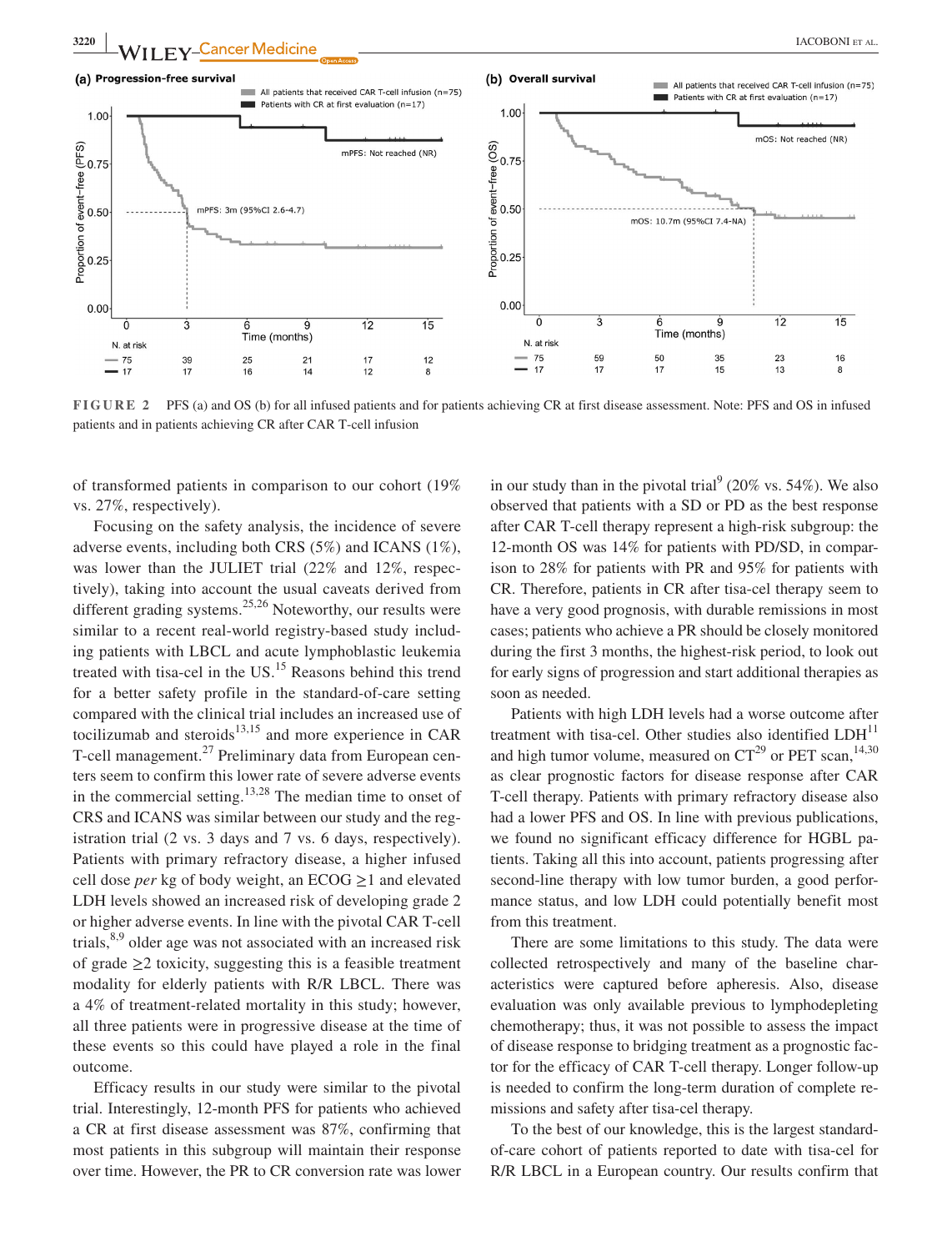**TABLE 3** Univariate and multivariate analysis of risk factors for PFS and OS

|                                                          | Progression-free survival ( $n = 75$ , events = 51) |           |                          | Overall survival ( $n = 75$ , events = 39) |                     |           |                                |                          |
|----------------------------------------------------------|-----------------------------------------------------|-----------|--------------------------|--------------------------------------------|---------------------|-----------|--------------------------------|--------------------------|
|                                                          | Univariate analysis                                 |           | Multivariate analysis    |                                            | Univariate analysis |           | <b>Multivariate analysis</b>   |                          |
|                                                          | <b>HR (95% CI)</b>                                  | $p$ value | HR (95% CI)              | $p$ value                                  | <b>HR (95% CI)</b>  | $p$ value | HR (95% CI)                    | $p$ value                |
| Age $(10$ -years<br>increase)                            | $0.82(0.65-1.04)$                                   | 0.10      |                          |                                            | $0.78(0.59-1.02)$   | 0.07      | -                              |                          |
| Sex (male vs.<br>female)                                 | $1.30(0.73 - 2.29)$                                 | 0.37      |                          |                                            | $1.37(0.71 - 2.64)$ | 0.34      | $\overline{\phantom{0}}$       |                          |
| $ECOG$ (1+ vs. 0)                                        | $1.97(1.06 - 3.68)$                                 | 0.03      | $\overline{\phantom{0}}$ | $\overline{\phantom{0}}$                   | $4.23(1.75-10.2)$   | < 0.01    | $2.83(1.12 - 7.11)$            | 0.03                     |
| Stage (III-IV vs.<br>$I-II$ )                            | $1.54(0.55 - 4.28)$                                 | 0.41      |                          |                                            | $2.24(0.54 - 9.29)$ | 0.27      |                                |                          |
| Prev. indolent<br>lymphoma<br>(yes vs. no)               | $0.89(0.47-1.67)$                                   | 0.71      | $\qquad \qquad$          |                                            | $0.90(0.44 - 1.85)$ | 0.78      | $\overline{\phantom{0}}$       | $\overline{\phantom{0}}$ |
| Primary<br>refractory<br>(yes vs. no)                    | $2.19(1.24 - 3.87)$                                 | < 0.01    | $1.99(1.12 - 3.55)$      | 0.02                                       | $2.00(1.04 - 3.86)$ | 0.04      | $1.79(0.90 - 3.56)$            | 0.09                     |
| Bulky $(>7 \text{ cm vs.})$<br>$<7$ cm)                  | $1.56(0.88 - 2.75)$                                 | 0.13      |                          |                                            | $1.86(0.96 - 3.58)$ | 0.06      |                                |                          |
| Cell of origin<br>(Non-GCB vs.<br>GCB)                   | $1.70(0.93 - 3.09)$                                 | 0.08      |                          |                                            | $1.81(0.92 - 3.57)$ | 0.09      |                                |                          |
| HGBL (yes vs.<br>no)                                     | $0.99(0.45 - 2.19)$                                 | 0.98      |                          |                                            | $1.31(0.58 - 2.96)$ | 0.52      |                                |                          |
| <b>Previous lines</b>                                    | $1.05(0.83 - 1.33)$                                 | 0.69      | $\overline{\phantom{0}}$ |                                            | $1.17(0.88 - 1.54)$ | 0.28      |                                |                          |
| <b>IPI</b> score                                         | $1.74(1.30-2.31)$                                   | < 0.001   | $\ast$                   | *                                          | $1.79(1.28 - 2.51)$ | < 0.001   | ∗                              | $\ast$                   |
| <b>CAR T-cell dose</b>                                   | $0.81(0.58-1.12)$                                   | 0.21      | $\overline{\phantom{0}}$ |                                            | $0.69(0.46 - 1.02)$ | 0.07      | $\overline{\phantom{0}}$       |                          |
| <b>CAR T-cell dose/</b><br>$kg(0.01-units)$<br>increase) | $0.86(0.68 - 1.07)$                                 | 0.18      | $\overline{\phantom{0}}$ |                                            | $0.81(0.62 - 1.06)$ | 0.12      | $\overbrace{\phantom{123321}}$ |                          |
| LDH (>2xULN<br>vs. < 2xULN                               | $2.70(1.53 - 4.86)$                                 | < 0.001   | $2.48(1.40-4.40)$        | < 0.01                                     | $3.92(2.08 - 7.40)$ | < 0.001   | $2.75(1.38 - 5.46)$            | < 0.01                   |

\*IPI score was not included in the multivariate analysis because of the high multicollinearity with other covariates. IPI score and CAR T-cell dose were analyzed as continuous variables.

Abbreviations: CART, Chimeric Antigen Receptor T-cell; ECOG, Eastern Cooperative Oncology Group; GCB, Germinal Center B-cell; HGBL, High-grade B-cell lymphoma; IPI, International Prognostic Index; LDH, Lactate Dehydrogenase; ULN, Upper Limit of Normal.

treatment with tisa-cel in Europe is feasible and has similar results to the pivotal trial.

# **COMPLIANCE WITH ETHICAL STANDARDS**

Ethical approval: All procedures performed in this study involving human participants were in accordance with the ethical standards of the institutional research committee and with the 1964 Helsinki declaration and its later amendments or comparable ethical standards.

Ethical approval was granted by the Vall d'Hebron Hospital Ethical Committee, study identified with code PR(AG)404/2020.

#### **ACKNOWLEDGMENT**

The authors thank the patients and their families for their participation in this study.

#### **CONFLICTS OF INTEREST**

G.I. declares having received honoraria from BMS/Celgene, Gilead, Novartis, Janssen, and Roche, not related with this article. G.V. reported receiving honoraria for speaker activities from Merck Sharp & Dohme and an advisory role from Astrazeneca. A.M. declares having received Gilead research fundings and honoraria from Novartis and Takeda. JM. S. declares having received honoraria from Roche, Novartis, Gilead, Celgene, Janssen, Takeda, and Incyte; also consulting for Roche, Novartis, Gilead, Celgene, Janssen, Incyte,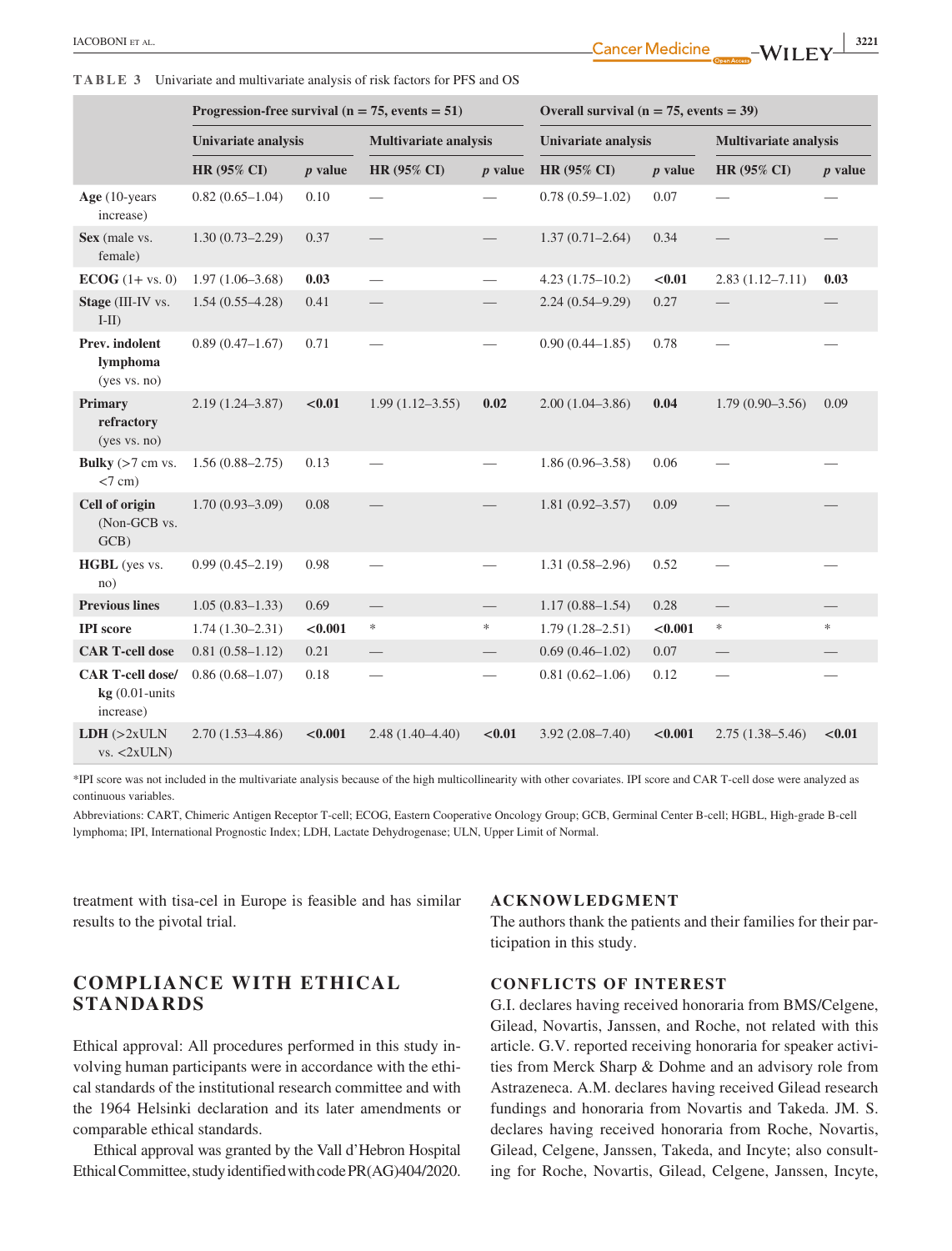

**FIGURE 3** Impact of LDH levels and primary refractory disease on PFS and OS of infused patients. Note: Impact of LDH levels on PFS (a) and OS (c); impact of primary refractory disease on PFS (b) and OS (d)

Celltrion, and Sandoz. P.A. has received honorarium for advisory and speaker faculty from Janssen, Roche, Celgene, Abbvie, Gilead, and Astrazeneca. A.M.G-S. declares having received honoraria from Roche, Celgene, Janssen, Servier, Gilead; consulting fees from Roche, Celgene/BMS, Morphosys, Kyowa Kirin, Clinigen, Eusa Pharma, Novartis, Gilead, Servier; research funding from Janssen. JL. R-O. declares having received honoraria from Novartis, Kite/Gilead, BMS/Celgene. P.B. declares having received honoraria from Amgen, Celgene, Gilead, Incyte, Jazz Pharmaceuticals, MSD, Novartis, Pfizer, and Roche, not related with this article. P.B. received funding from the Carlos III FIS16/01433 Health Institute, Asociación Española contra el Cáncer (Ideas Semilla 2019) and a PERIS 2018–2020 grant from the Generalitat de Catalunya (BDNS357800), not related to this study.

## **AUTHORS' CONTRIBUTIONS**

Concept and design were undertaken by PB and GI. Data analysis and interpretation were performed by GV, PB, and GI. Collection and assembly of data were performed by all

authors. All authors contributed to manuscript writing and final approval of the manuscript, and are accountable for all aspects of the work (ensuring questions related to accuracy or integrity of the work are appropriately investigated and resolved.

## **DATA AVAILABILITY STATEMENT**

Data available on request from the authors.

## **ORCID**

*Gloria Iacoboni* • <https://orcid.org/0000-0003-0805-9288> *Juan-Manuel Sancho* <https://orcid.org/0000-0001-7168-6538> *PereBarba* **b** https://orcid.org/0000-0001-7076-7969

## **REFERENCES**

- 1. Pfreundschuh M, Trümper L, Österborg A, et al. CHOP-like chemotherapy plus rituximab versus CHOP-like chemotherapy alone in young patients with good-prognosis diffuse large-B-cell lymphoma: a randomised controlled trial by the MabThera International Trial (MInT) Group. *Lancet Oncol*. 2006;7(5):379-391.
- 2. Coiffier B, Thieblemont C, Van Den Neste E, et al. Long-term outcome of patients in the LNH-98.5 trial, the first randomized study